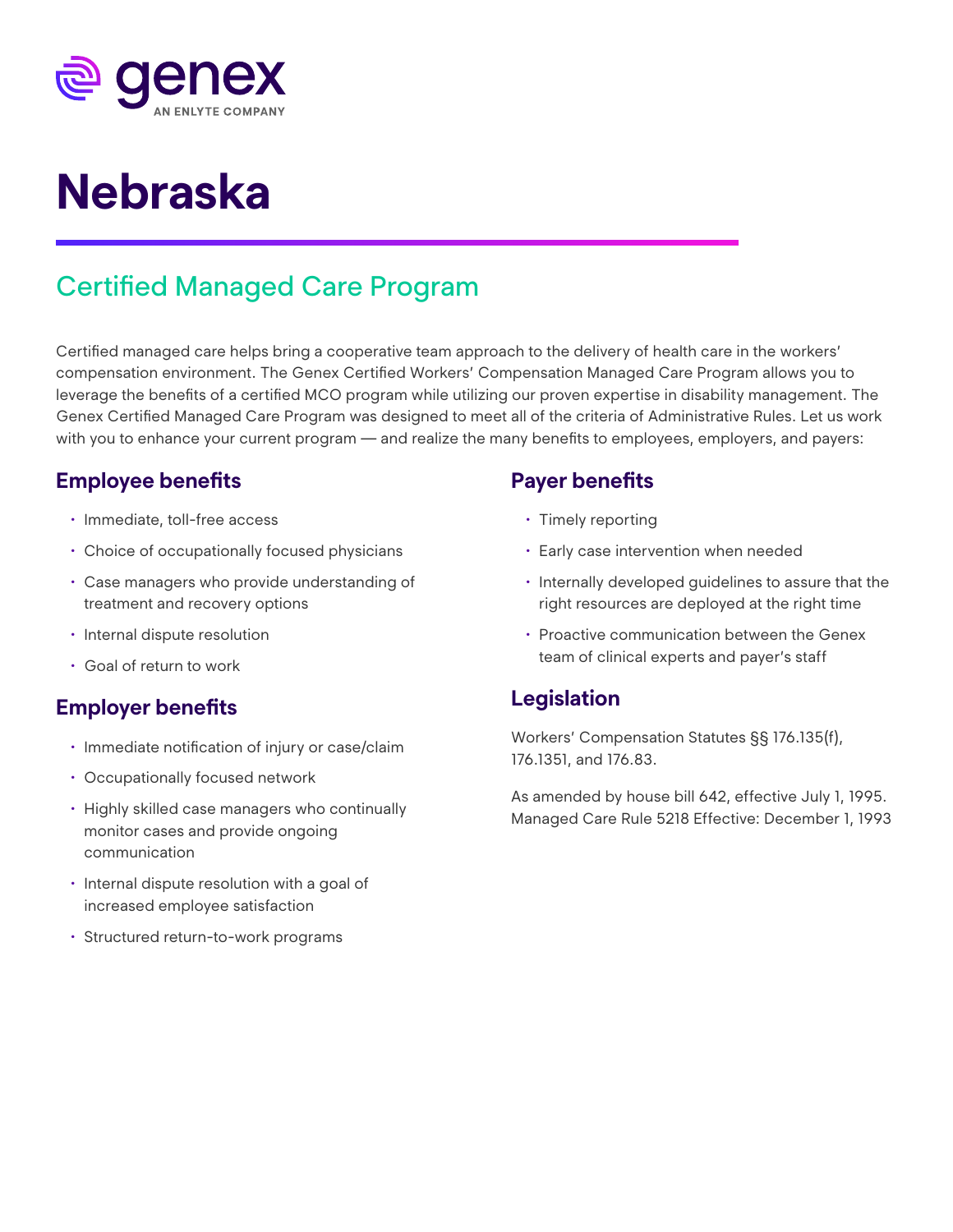#### **Required components**

- The names of all directors and officers, specified personnel, and entities that the plan has joint ventures with assurance that the plan provides quality services that meet all uniform treatment standards
- Descriptions of the times, places, and manner for providing plan services, including evidence of an adequate number of health care providers in each category to give employers and employees convenient geographic accessibility and flexible choices
- All required health care services and providers, as specified, unless there is evidence that a service is not available in a community
- Copies of all types of standard contracts and agreements with providers, including the corresponding directory and licensing information for each provider
- Descriptions of programs, as specified, for peer review, utilization review, internal dispute resolution, return to work, workplace safety and health, and aggressive medical case management
- A plan to inform employees about provider choices and access to those providers, dispute resolution and a copy of the managed care notice provided to employees
- Plans must include a program to educate participating providers on required treatment parameters, MMI, PPD management, and special obligations under the workers compensation system
- The managed care organization medical director must attend a minimum of 12 hours of continuing education during the first year and 4 hours each year thereafter
- Plans must identify any medical treatment standards developed for services not covered by department standards and must make them available for review by the Commissioner upon request

#### **Fast Facts**

- Certified managed care is voluntary
- Managed care was approved for use in Nebraska on January 1, 1994
- Employers/insurers may contract with one or more plans
- Employee/provider choice preserved
- Network provider must see employee for an evaluation within 24 hours
- Network provider must see employee within five days of request for change of provider
- Non-network providers must comply with all of the rules, terms, and conditions of the managed care plan
- Must provide to the Court copies of contracts between any insurer, risk management pool, or self-insured employer, signed by the parties, within 30 days of execution of such contracts
- Any person or entity may make written application for certification and must be certified by the Nebraska Workers' Compensation Court